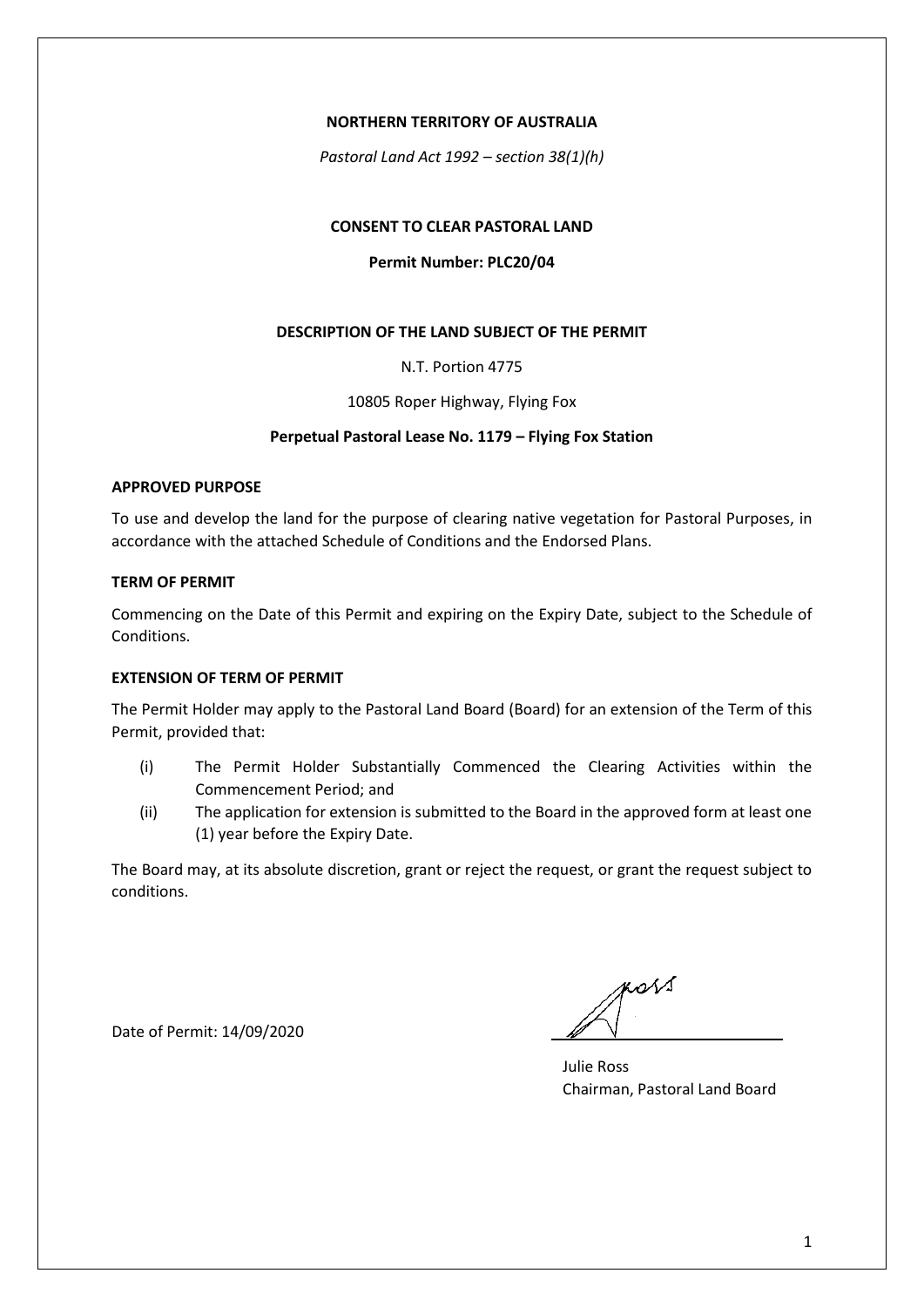# **DEFINITIONS**

In this Permit:

"**Clearing Activities**" means any works associated with the clearing of native vegetation; including, but not limited to, any earth-disturbing preparatory works within the permitted clearing area for example boundary demarcation by grading and/or installation of erosion and sediment controls.

"**Commencement Period**" means the period of two (2) years of the Date of Permit.

"**Endorsed Plan/Drawing**" means any plan subject to the conditions of the permit that has been endorsed by the Board as forming part of this permit.

"**Expiry Date**" means the period of ten (10) years from the Date of Permit.

"**Pastoral Lessee**" has the same meaning as in the *Pastoral Land Act 1992*.

**"Pastoral Purposes"** has the same meaning as in the *Pastoral Land Act 1992*

"**Permit Holder/s**" means the Pastoral Lessee.

"**Permitted Clearing Area**" means the area shown on the approved clearing plans.

"**Substantially Commenced**" and "**Substantially Commence**" means not less than 10% of the total area proposed for clearing under this Permit has been cleared.

# **SCHEDULE OF CONDITIONS**

- 1. Prior to the commencement of any Clearing Activities within the permitted clearing area identified on the Endorsed Drawings (Drawing Number PLC-FFX-001 and PLC-FFX-002), the Permit Holder must contact the Pastoral Land Board via email [\(pastorallandboard@nt.gov.au\)](mailto:pastorallandboard@nt.gov.au) to provide the estimated start date for the clearing and contact details for the person who will be undertaking the clearing on behalf of the Permit Holder.
- 2. If any of the information required to be notified by the Permit Holder to the Pastoral Land Board under Condition 1 changes after notification has taken place, the Permit Holder must provide updated information to the Pastoral Land Board as soon as practicable after the Permit Holder becomes aware of the change and before the commencement of any earth-disturbing activities take place within the permitted clearing areas identified on the Endorsed Drawings (Drawing Number PLC-FFX-001 and PLC-FFX-002).
- 3. The Permit Holder must ensure that all works subject to this Permit are carried out in accordance with the approved clearing plans – i.e. the Endorsed Drawings (Drawing Number PLC-FFX-001 and PLC-FFX-002) – which form part of this permit and are annexed hereto and only clear native vegetation within the areas identified on the Endorsed Drawings (Drawing Number PLC-FFX-001 and PLC-FFX-002) as "Permitted Clearing"; to the satisfaction of the Pastoral Land Board.
- 4. The following plans are to be endorsed by the Pastoral Land Board and will form part of this permit and must be complied with by the Permit Holder at all times to the satisfaction of the Pastoral Land Board: Drawing Number PLC-FFX-001 and PLC-FFX-002.
- 5. The Permit Holder must have, and must ensure that any person who carries out the clearing on its behalf has, a copy of the following endorsed documents in their possession at all times whilst carrying out any works associated with clearing and complies with them: the Permit; and the Endorsed Drawings (Drawing Number PLC-FFX-001 and PLC-FFX-002).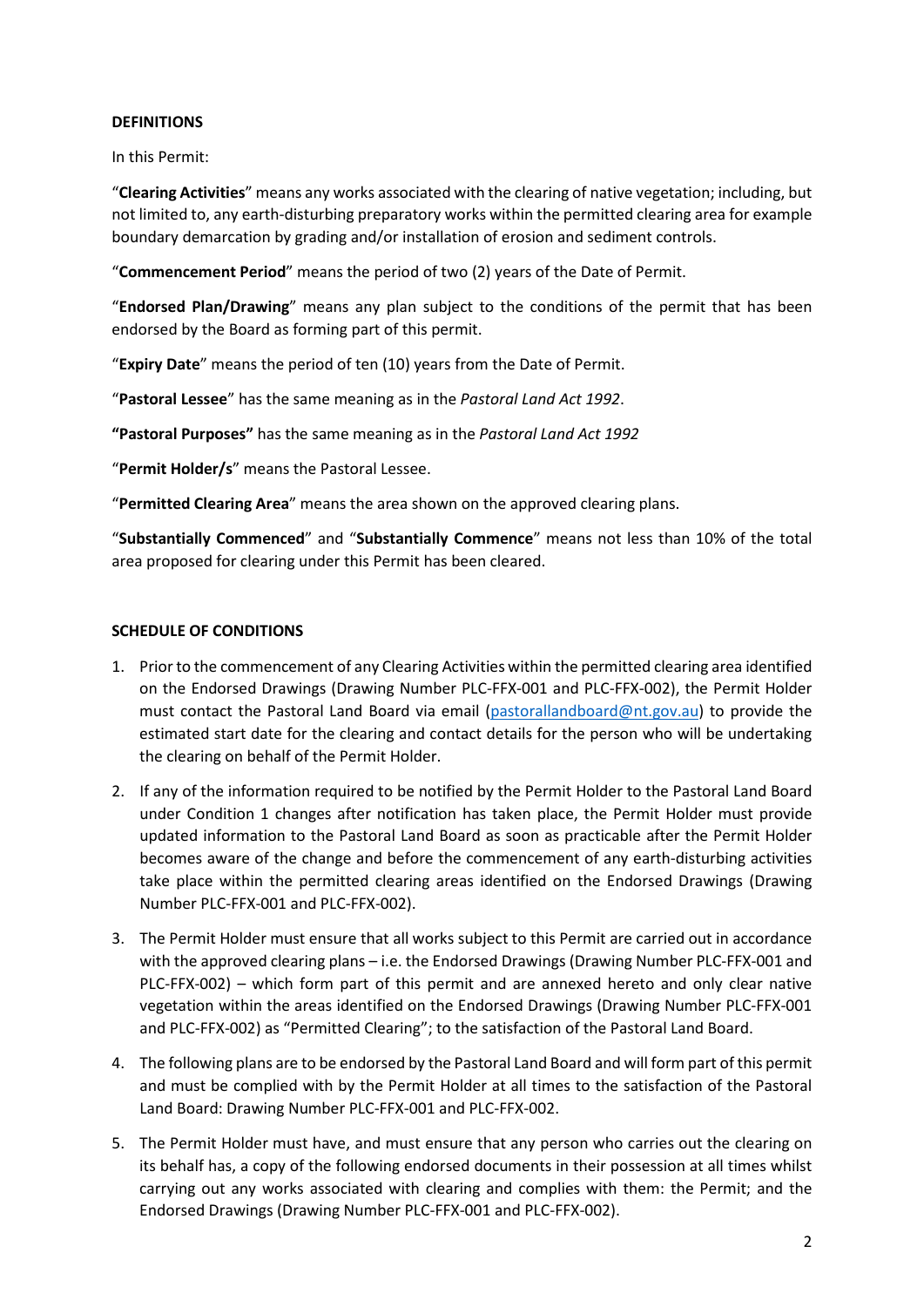- 6. Appropriate erosion and sediment control measures are to be employed throughout the clearing, establishment and operational phases of the development, to the satisfaction of the Pastoral Land Board, including (but not limited to): retention of buffer zones where appropriate and measures to address seasonal timing of works, management of groundcover and minimisation of bare ground, crop layout and maintenance of natural sheet flow patterns, avoidance or removal of soil windrows or other surface modifications that create concentrated flow paths for runoff, and installation of erosion controls on access tracks, fencelines and firebreaks where appropriate. Information regarding erosion and sediment control is available on the NTG website at [https://nt.gov.au/environment/soil-land-vegetation.](https://nt.gov.au/environment/soil-land-vegetation) For further information, contact the Land Development Coordination Branch, Department of Environment and Natural Resources on (08) 8999 4454.
- 7. This Permit is subject to the Permit Holder's ongoing compliance with its obligations under this Permit and the Pastoral Lease.
- 8. The Board may revoke this Permit by written notice to the Permit Holder should the Permit Holder breach any condition of this Permit and fail to remedy the breach within ninety (90) days after receiving notice requiring the Permit Holder to do so.
- 9. Consent for the clearing of native vegetation subject to this permit is provided for the following Pastoral Purposes only: Non-irrigated improved pasture (i.e. Jarra, Cavalcade and *Urochloa humidicola*).

# **NOTES**

- 1. The permitted clearing area has been approved for the specific purpose/s stated in the corresponding pastoral land clearing application and on the permit. Consent must be sought from the Pastoral Land Board prior to the commencement of a change in use (including a change from non-irrigation to irrigation and/or crop type), as proposed changes may trigger reassessment regarding for example (but not limited to) land suitability. For further advice contact [PastoralAssessment.DENR@nt.gov.au.](mailto:PastoralAssessment.DENR@nt.gov.au)
- 2. Despite any term or condition of this Permit, the Permit Holder must at its own cost in all respects, comply with all relevant laws, statutes and subordinate instruments, applicable to the clearing of pastoral land including but not limited to the following:
	- a) *Weeds Management Act 2001*;
	- b) *Bushfires Management Act 2016*;
	- c) *Water Act 1992*;
	- d) *Territory Parks and Wildlife Conservation Act 1976*;
	- e) *Northern Territory Aboriginal Sacred Sites Act 1989*;
	- f) *Heritage Act 2011*;
	- g) *Environment Protection Act 2019*;
	- h) *Waste Management and Pollution Control Act 1998*; and
	- i) E*nvironment Protection and Biodiversity Conservation Act 1999 (Cth)*.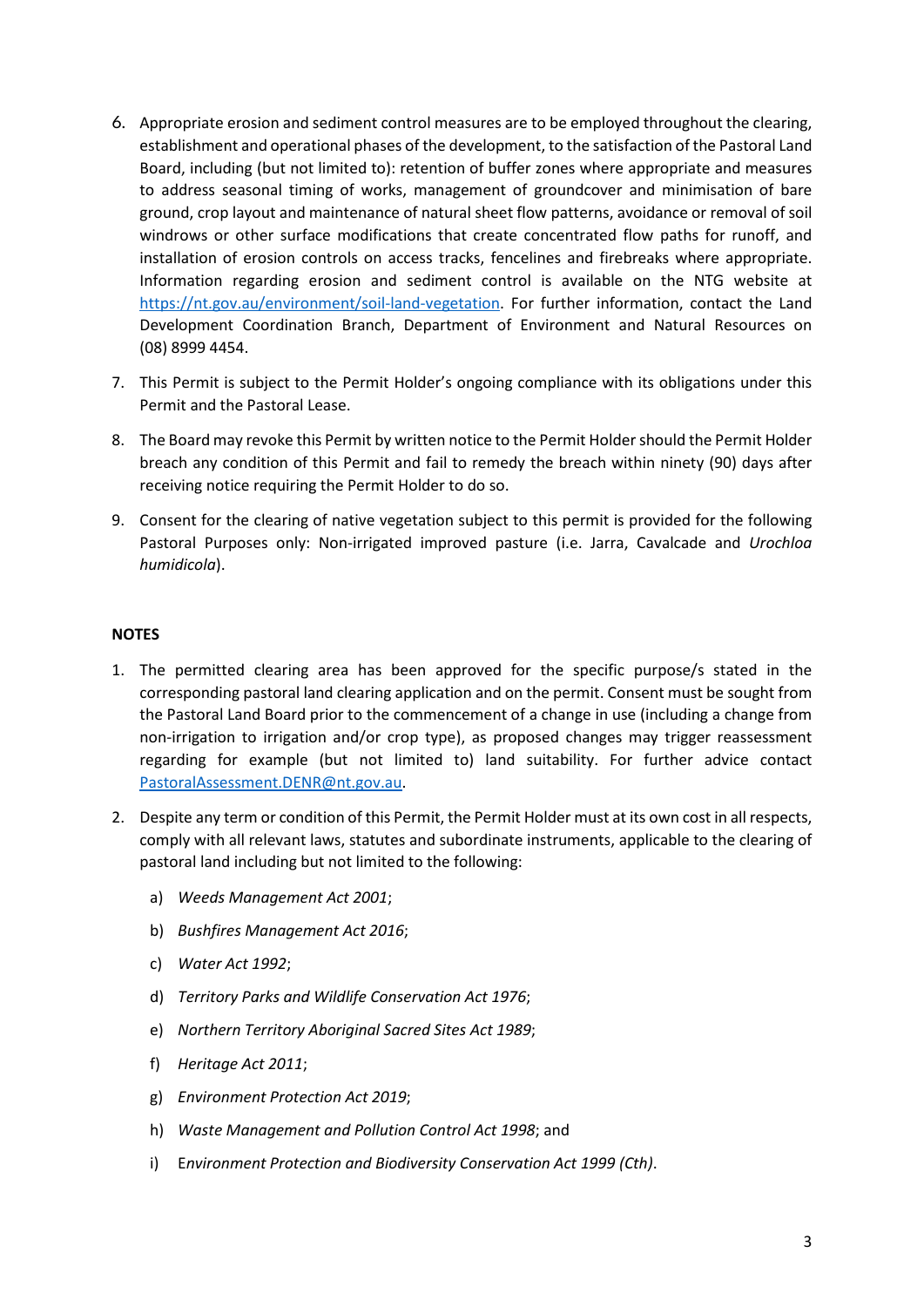- 3. This Permit is at all times subject to existing rights, title and interests of all other persons (including any rights or interests registered on the certificate as to title (as defined by the *Land Titles Act 2001*). The Permit Holder must comply with all terms and conditions of such existing rights, title and interests. The Permit Holder must not unreasonably or unduly interfere with, impede, restrict or limit the rights, title or interests of any person.
- 4. The Permit will be revoked automatically upon the:
	- a. Termination of the Pastoral Lease; or
	- b. Surrender of the Pastoral Lease.

For the avoidance of doubt, a transfer of the Pastoral Lease does not revoke this Permit. Similarly conversion from a term pastoral lease to one in perpetuity in accordance with Section 62 of the *Pastoral Land Act 1992* will not result in the permit being revoked.

- 5. Despite assessments made under Northern Territory legislation, the Commonwealth *Environment Protection and Biodiversity Conservation Act 1999* requires that the Permit Holder self-assess potential risk to protected matters identified by the protected matters search tool and self-refer where scientific uncertainty exists in relation to the likelihood of a significant impact occurring or being likely to occur.
- 6. The extraction of surface water or groundwater in connection with the activities contemplated under this Permit must be carried out in accordance with the requirements of the *Water Act 1992*. For advice on water matters, telephone: (08) 8999 4455 or email: [waterresources@nt.gov.au.](mailto:waterresources@nt.gov.au)
- 7. Information regarding best practice erosion and sediment control is available on the following websites: [https://www.austieca.com.au/;](https://www.austieca.com.au/) [https://nt.gov.au/environment/soil-land-vegetation;](https://nt.gov.au/environment/soil-land-vegetation) [http://www.catchmentsandcreeks.com.au/index.html.](http://www.catchmentsandcreeks.com.au/index.html) For further information, contact the Land Development Coordination Branch, Department of Environment and Natural Resources on (08) 8999 4454.
- 8. All land in the Northern Territory is subject to the *Weeds Management Act 2001*. The Act states that the owner and occupier of land must: (a) take all reasonable measures to prevent the land being infested with a declared weed; (b) take all reasonable measures to prevent a declared weed or potential weed on the land spreading to other land. Further information is provided at [https://denr.nt.gov.au/\\_\\_data/assets/pdf\\_file/0011/257987/preventing-weed-spread.pdf](https://denr.nt.gov.au/__data/assets/pdf_file/0011/257987/preventing-weed-spread.pdf)
- 9. Standard precautions to reduce bushfire risk should be taken in relation to the use of heavy machinery and burning of felled vegetation windrows. Fire prevention measures are to be implemented in accordance with the requirements of the *Bushfires Management Act 2016*.
- 10. A Permit to Burn must be obtained prior to the ignition of any felled vegetation on the land which is the subject of this Permit during the northern Fire Danger Period. To obtain a Permit to Burn, contact the Katherine Bushfires NT office, Department of Environment and Natural Resources on (08) 8973 8876.
- 11. It is an offence to disturb or destroy declared places and objects without consent under the *Heritage Act 2011*. Should any heritage or archaeological material be discovered during the clearing operation, the Permit Holder must cease operation and telephone the Heritage Branch on (08) 8999 5036.